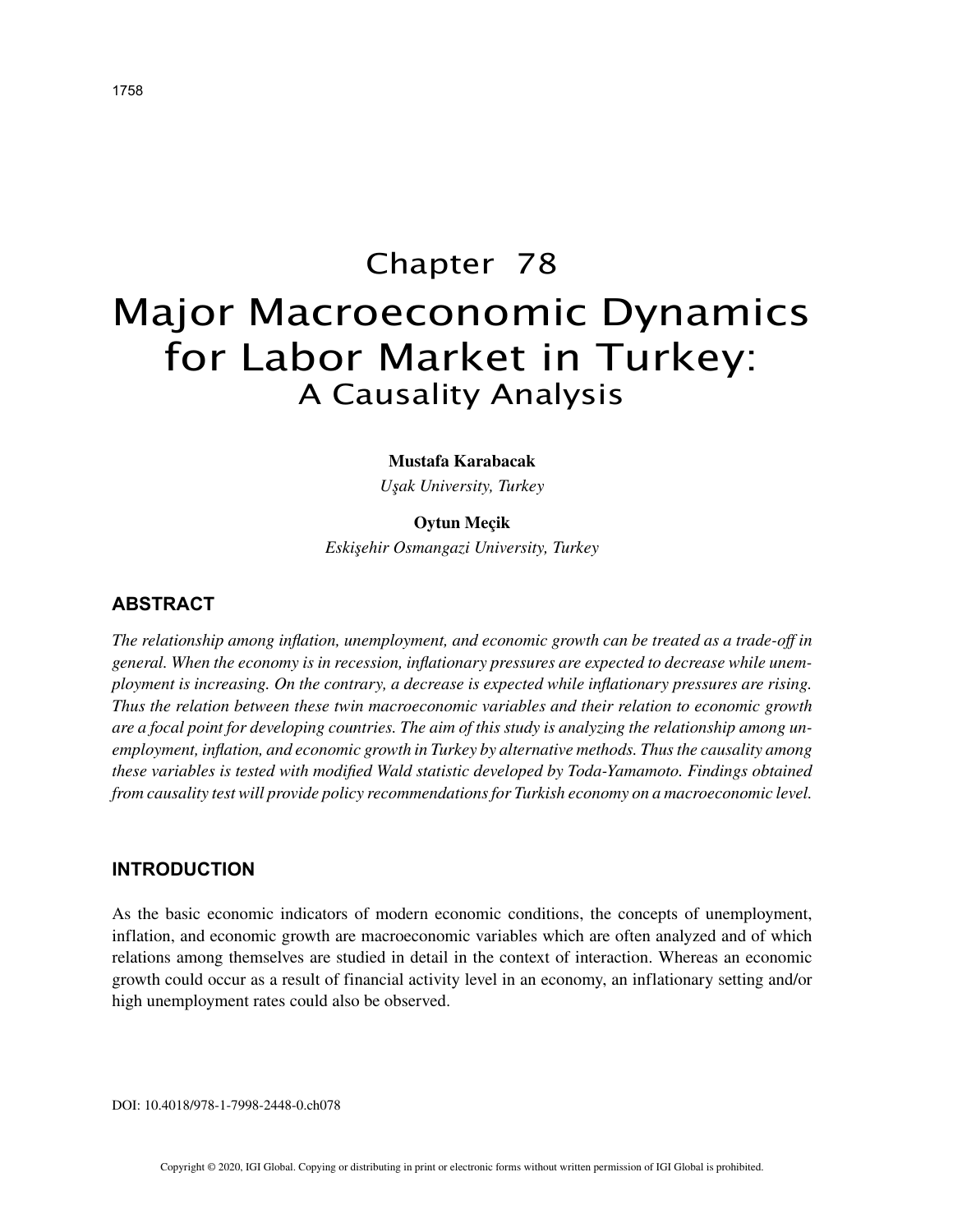#### *Major Macroeconomic Dynamics for Labor Market in Turkey*

To the extent that the mutual trade-off among those principal macroeconomic variables has generally been accepted, the likelihood of being subject to the different type of interaction in the whole country or different time period is stronger. Hence, it is needed to analyze the relationship among mentioned variables by focusing on especially the country and period which are wanted to be studied.

Regarding the recent past of the Turkish economy, high unemployment, inflation and low economic growth keep remaining on the agenda as the common problems. Beyond any doubt, ensuring a sustainable economic growth in an economy is based on primarily ensuring economic stabilization. Like Turkey's, in an economy which is equipped with both powerful and treating features in terms of labor force, the interaction demonstrated by those three outstanding variables gains great importance.

In the present chapter, it is aimed to analyze the relationship among variables about annual economic growth in the period of 1960-2014, inflation rate and unemployment data in Turkey through modified Wald statistics developed by Toda-Yamamoto<sup>1</sup> and to present political suggestions in the level of macroeconomy for the economy of Turkey in the light of those findings. Accordingly, the literature review about causality relation of those three major macroeconomic variables mentioned in the present study was given, the macroeconomic developments in the related period were analyzed, and the findings of causality analysis which was conducted in the light of data were presented.

## **LITERATURE REVIEW**

Being major macroeconomic variables of an economy, unemployment, inflation, and economic growth relation are often discussed in the literature, though they might be in the characteristic of variability from period to period. Like all of the other economies in the world, it is seen that the literature searching the causality relation among those factors which regard financial and real dimensions of the economy as well as in Turkey supports the stated evaluation. Focusing the literature in terms of unemployment, inflation, economic growth and the constraint of Turkish economy; the outstanding findings could be summarized as:

Uysal and Erdoğan (2003, p. 45) focused on the relation between the unemployment rates and price level in Turkey between 1980 and 2002. In the study, the related time period was evaluated according to different periods. Hereunder, the fact that there is a positive relation among variables in the 80s whereas there is a negative between 1990 and 2002 is remarkable. Karaca (2003, p. 254) searched the relation between inflation and growth in Turkey using quarterly data for the period of 1987-2002 and observed the existence of one-way Granger causality from inflation to growth. It is emphasized that the inflation in the economy of Turkey in the related period downgraded the growth rate.

Berber and Artan (2004, p. 115) analyzed the relation between inflation and economic growth in Turkey for the period of 1987-2003 and they found out one-way causality relation from inflation to economic growth. Furthermore, it is also a remarkable finding that inflation influences economic growth negatively. On the other hand, Terzi and Oltulular (2004, p. 31) analyzed the relation between the inflation and growth rates at the sectoral level in the economy of Turkey with annual data in the period of 1923-2003. The findings point out a negative causality relation from inflation to sectoral growth. Considering those findings, it is emphasized that inflation is a considerable obstacle to growth and price stabilization is significant in this respect.